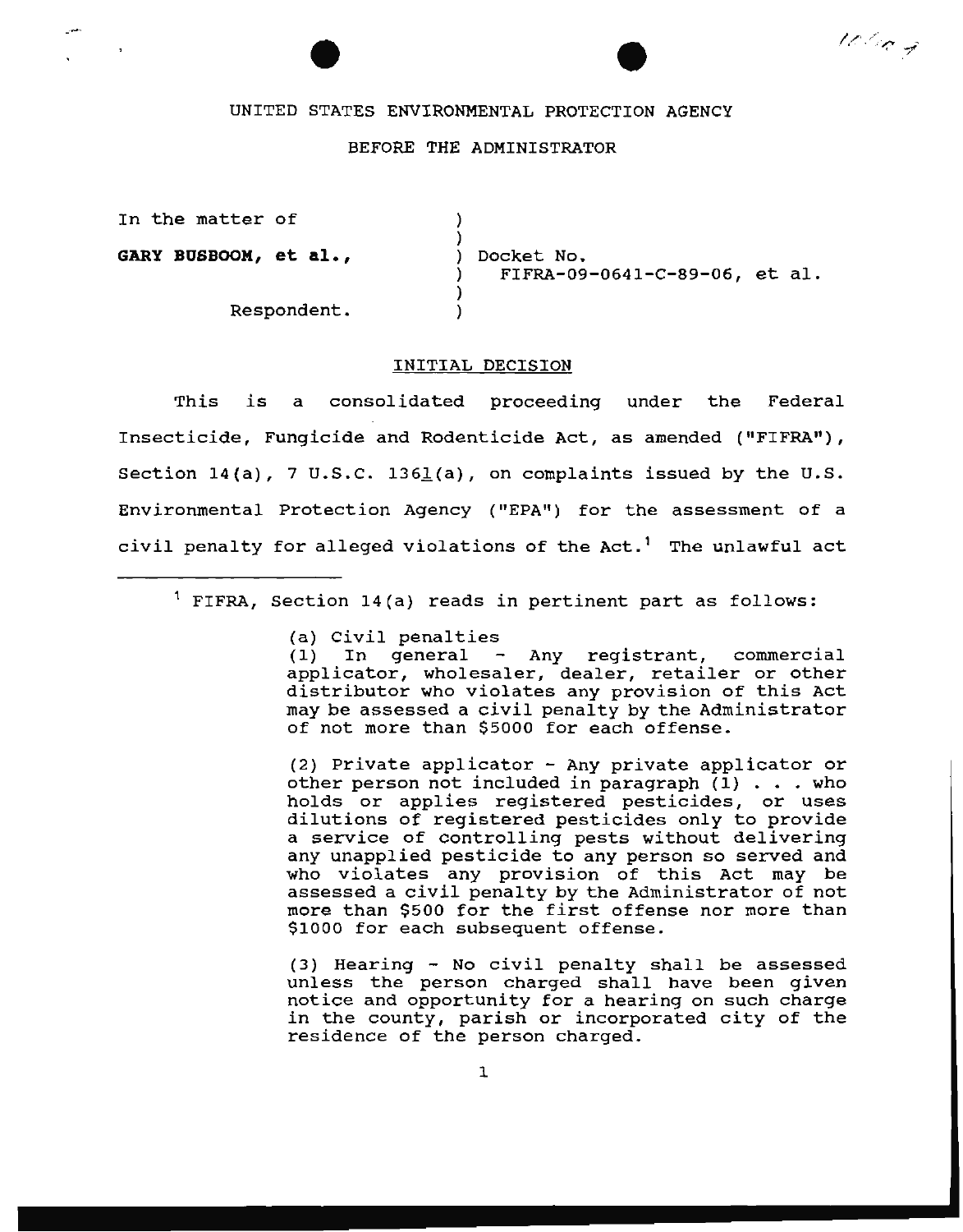charged in the complaint for which all respondents are held liable is that a restricted use pesticide was made available to and applied by a person who was not a certified applicator, in violation of FIFRA, Section 12(a)(2)(F), 7 U.S.C. 136j(a)(2)(F).<sup>2</sup> Respondents Taliaferro's Feed & Seed, Inc. and its owners ("Taliaferro") are charged with distributing a pesticide classified as a restricted use pesticide for application by a person who was not certified applicator.<sup>3</sup> Respondent Gary Busboom is charged with using the pesticide without being certified to use restricted use pesticides. A penalty of \$25,000 has been requested against Taliaferro, and a penalty of \$1,000 against Busboom.<sup>4</sup>

Respondents answered putting in issue their liability for a penalty. A hearing was held on May 9, 1991, at which the EPA and Taliaferro appeared by counsel and Busboom appeared pro se. Posthearing briefs have been filed by both the EPA and Taliaferro. This decision is rendered on consideration of the entire record and the briefs of the parties.

<sup>2</sup> Pesticides are classified as restricted use pesticides pursuant to FIFRA, Section  $3(d)$  (1) (c), 7 U.S.C. 136a(d)(1) (c).

<sup>&</sup>lt;sup>3</sup> The complaint against Taliaferro Feed & Seed, Inc. includes not only the corporation but also persons alleged to be its owners, namely, Danny R. Taliaferro, Red Taliaferro, Jill Taliaferro and Joyce Taliaferro. See Judge Vanderheyden's order dated March 5, 1991.

<sup>4</sup> Consolidated with this proceeding were also the complaints against Ted de Bragga (Docket No. FIFRA-09-0642-C-89-07} and Rodney A. Weishaupt (Docket No. FIFRA--09-0642-C-89-08), who purchased the restricted pesticide for use on their respective farms. Proceedings against them were settled by entry of consent orders. EPA's Posthearing Brief at 5.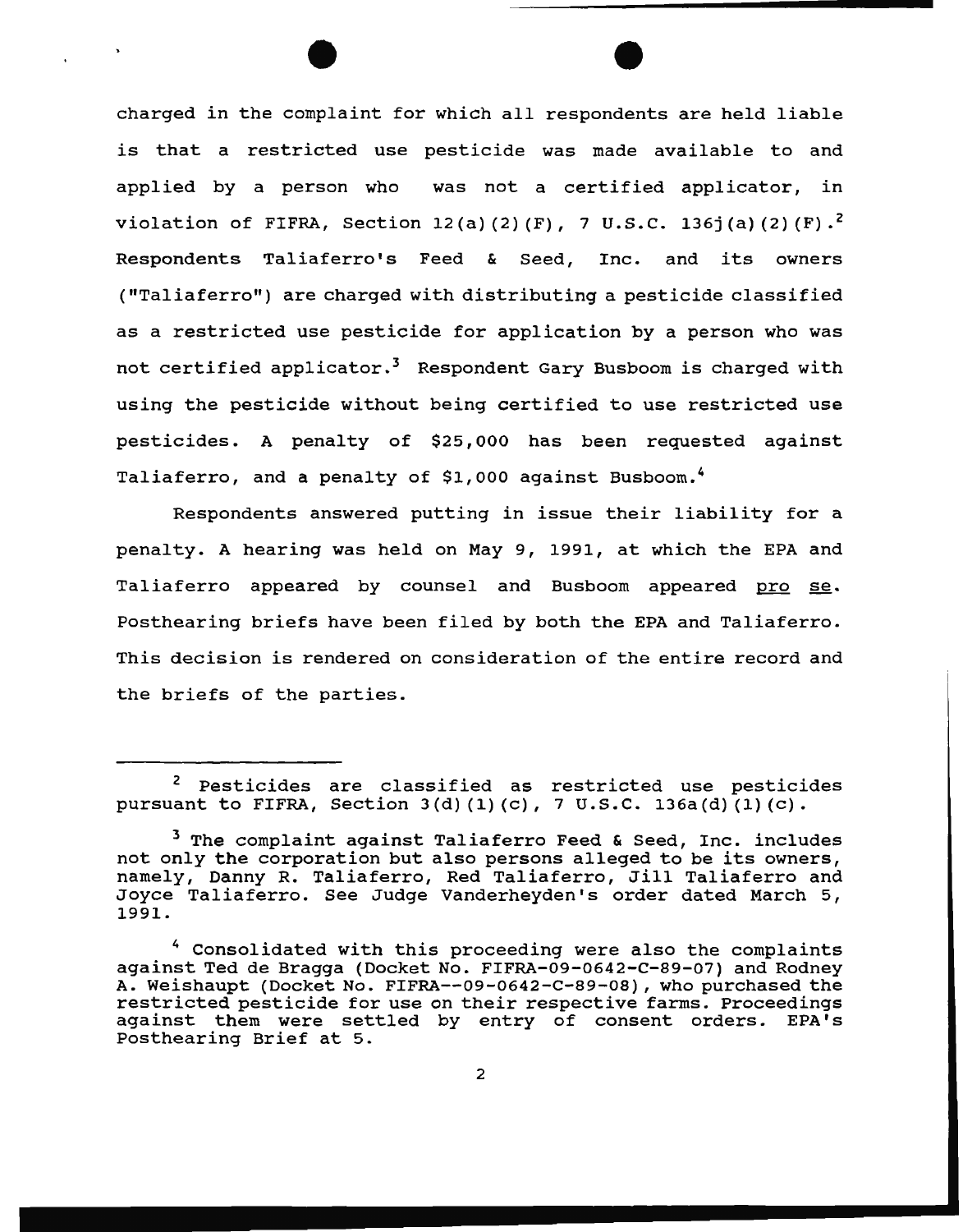### DECISION<sup>5</sup>

Taliaferro's Feed & Seed, Inc. operates a feed and seed store in Youngton, Nevada. It was incorporated in November 1988.<sup>6</sup> Prior thereto, the business was operated as a sole proprietorship by Dalton R. {Red) Taliaferro, who started the business in August  $1986.$ <sup>7</sup>

The complaint in this proceeding arises out of information obtained from a Restricted Pesticide Dealer Audit of Taliaferro's records with respect to its sale and distribution of restricted use pesticides.<sup>8</sup> The investigation was made by State employees who were authorized to investigate violations of both state law and of FIFRA. 9

The following records were obtained with respect to Taliaferro's sales of the restricted use pesticide Di-Syston:

a. Taliaferro's registry showing that on April 5, 1988, Rod Weishaupt and Ted de Bragga each purchased 5 gallons of "Dyston

 $9$  Tr. 54, 63.

<sup>&</sup>lt;sup>5</sup> The following abbreviations are used: "Tr." refers to the transcript of proceedings; "CX" refers to the complainant EPA's exhibits; "RX" refers to respondent Taliaferro's exhibits.

<sup>6</sup> Tr. 121-123; RX 13.

<sup>&</sup>lt;sup>7</sup> Tr. 122,171-172, 180; RX 14-16 (Schedule C). The EPA asserts that the corporation is operated by Dalton Taliaferro, Dan Taliaferro, Joyce Taliaferro and Jill Taliaferro. The corporation is actually owned by Dalton and Daniel Taliaferro, Tr. 160-161. Jill and Joyce Taliaferro appear to have been at all times only employees. Tr. 179-180.

<sup>8</sup> Dealers were required under state law to keep a registry providing information about purchases of restricted use pesticides . Tr. 52, 53, 132-133; ex 7.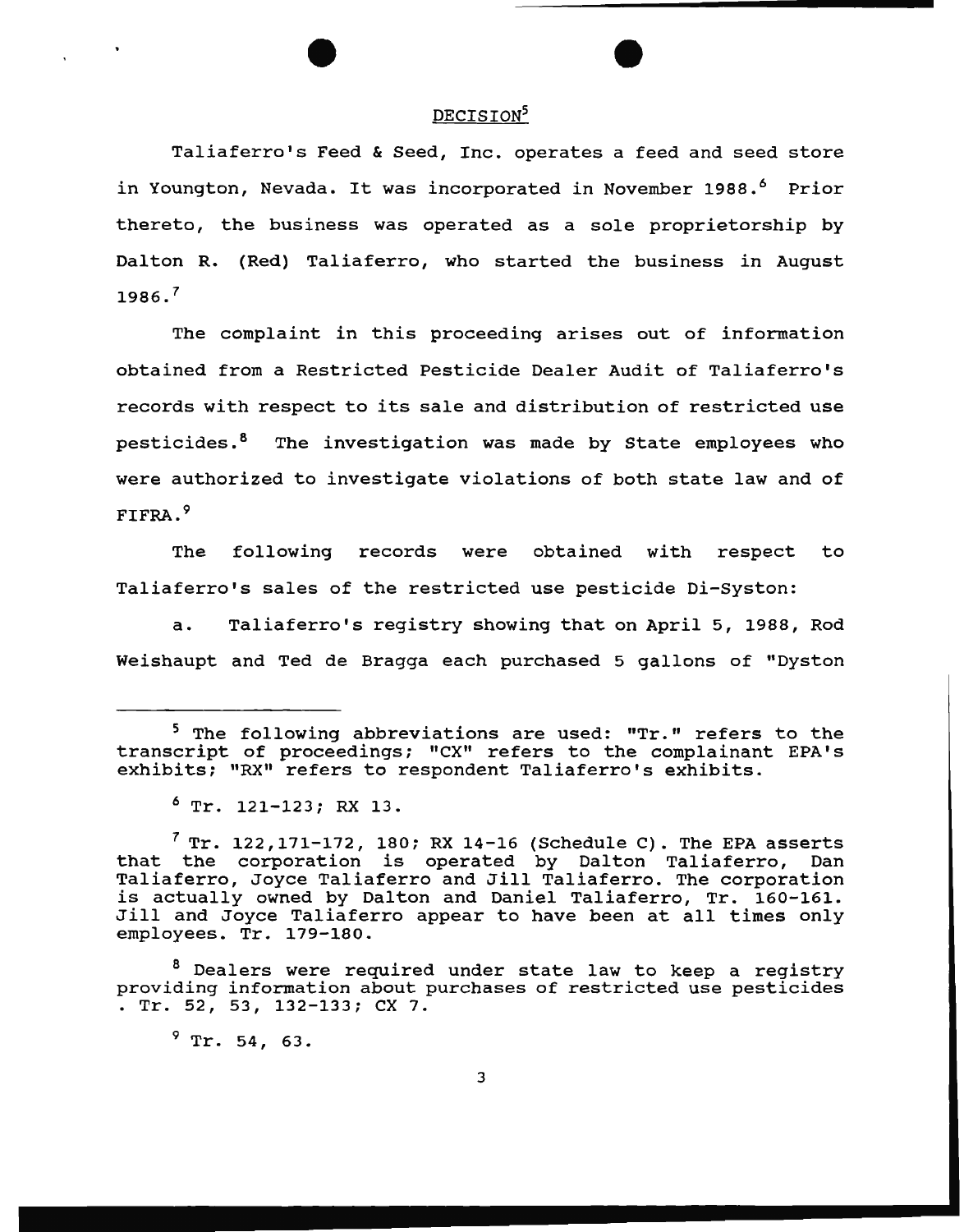4L", EPA Registration No. 3125-307. The entry for de Bragga also showed the name of Gary Busboom as applicator.<sup>10</sup> This registry record was obtained by the investigator during the inspection on May 18, 1988. <sup>11</sup>

b. What appears to be a sales slip dated April 29, 1988 showing the sale of 50 units of "Dyston L" to Rod Weishaupt.<sup>12</sup>

c. A copy of Taliaferro's registry showing that on May 17, 1988, Rod Weishaupt purchased 5 gallons of Dy-Syston, EPA Registration No. 3125-172, to be applied by Busboom, and Ted de Bragga purchased 5 "lbs" of Di-syston with the same EPA registration No. also to be applied by Busboom.<sup>13</sup>

The fact that neither de Bragga nor Weishaupt were certified applicators at the time of purchase is not disputed. Also not disputed is the fact that Gary Busboom was not a certified applicator at the time he did the applications.

The EPA contends that the records of Taliaferro's sales show five separate instances where Taliaferro violated the law in its sales of Di-Syston to de Bragga and Weishaupt. Taliaferro, on the other hand, argues that only two 5-gallon sales of Dy-Syston were made each one being of Di-Syston 8, EPA Registration No. 3125-307,

 $11$  CX 7.

 $12$  CX 5; Tr. 43, 128-130, 158-160.

 $13$  CX 4; Tr. 42-43.

 $10$  CX 7; Tr. 38-39; 137.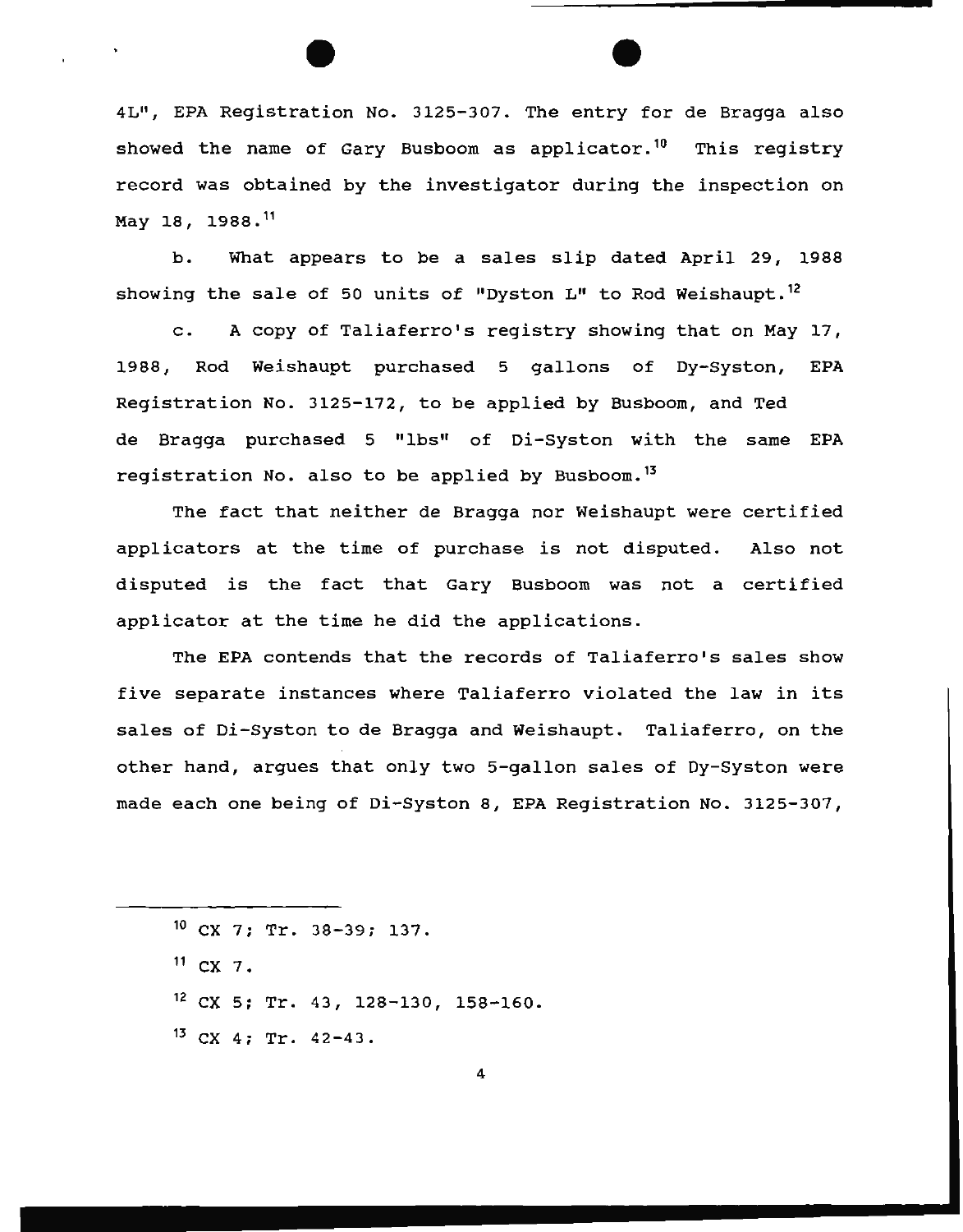one sale being made to Weishaupt and one sale being made to de Bragga. <sup>14</sup>

The record is subject to differing interpretations as to what sales of Di-Syston actually took place. Nevertheless, Taliaferro's explanation that the May 17 entries of sales duplicated the sales shown for April 5th, and that they were the only sales made is more consistent with the facts than that there were five separate sales.<sup>15</sup> I find, accordingly, that there were only two sales of a restricted use pesticide in violation of FIFRA and not the five charged in the complaint.

Taliaferro argues that no more than a token penalty should be assessed against it, because its sales to uncertified applicators

<sup>14</sup> See RX 11. The labels for Di-syston 8 are attached to the EPA's posthearing brief and to its response to Taliaferro's responsive posthearing brief. The EPA's motion for leave to respond to Taliaferro's responsive brief is granted. The sole purpose of the EPA's response was to meet Taliaferro's argument made in its responsive brief for the first time that Di-Syston 8 did not become a restricted use pesticide until after the sales to de Bragga and Weishaupt.

<sup>15</sup> Tr. 140-142; Rx 1, Rx 2, RX 4, RX 8, RX 11. Busboom is charged with only two applications, one for de Bragga and one for Weishaupt. Busboom's uncontradicted testimony is that 5 gallons were applied at each application. Tr. 22, 33-34. The method of application described, pouring the pesticide into the tank with the fertilizer (Tr. 26), also indicates that the pesticide used was *Di-*Siston 8 (shown as "4L" on the registry for April 5) and not the granular Di-Syston, the sale of which was shown on the registry for May 17. see ex 4, ex 7, and labels attached to the EPA's posthearing brief. The application rate given by Busboom, 1 1/3 pints per acre, does suggest that more than 5 gallons could have been used on each application given the *size* of the parcels (76 acres for de Bragga and 65 for Weishaupt) . Tr. 34. A gallon, acres for de Bragga and 65 for Weishaupt). Tr. 34. A gallon,<br>assuming it is equal to 8 pints, would cover only 6 acres. assuming it is equal to a pints, would cover only a acres.<br>Regardless of the inference that might be drawn from this, the weight of the evidence is that only five gallons were applied to each parcel.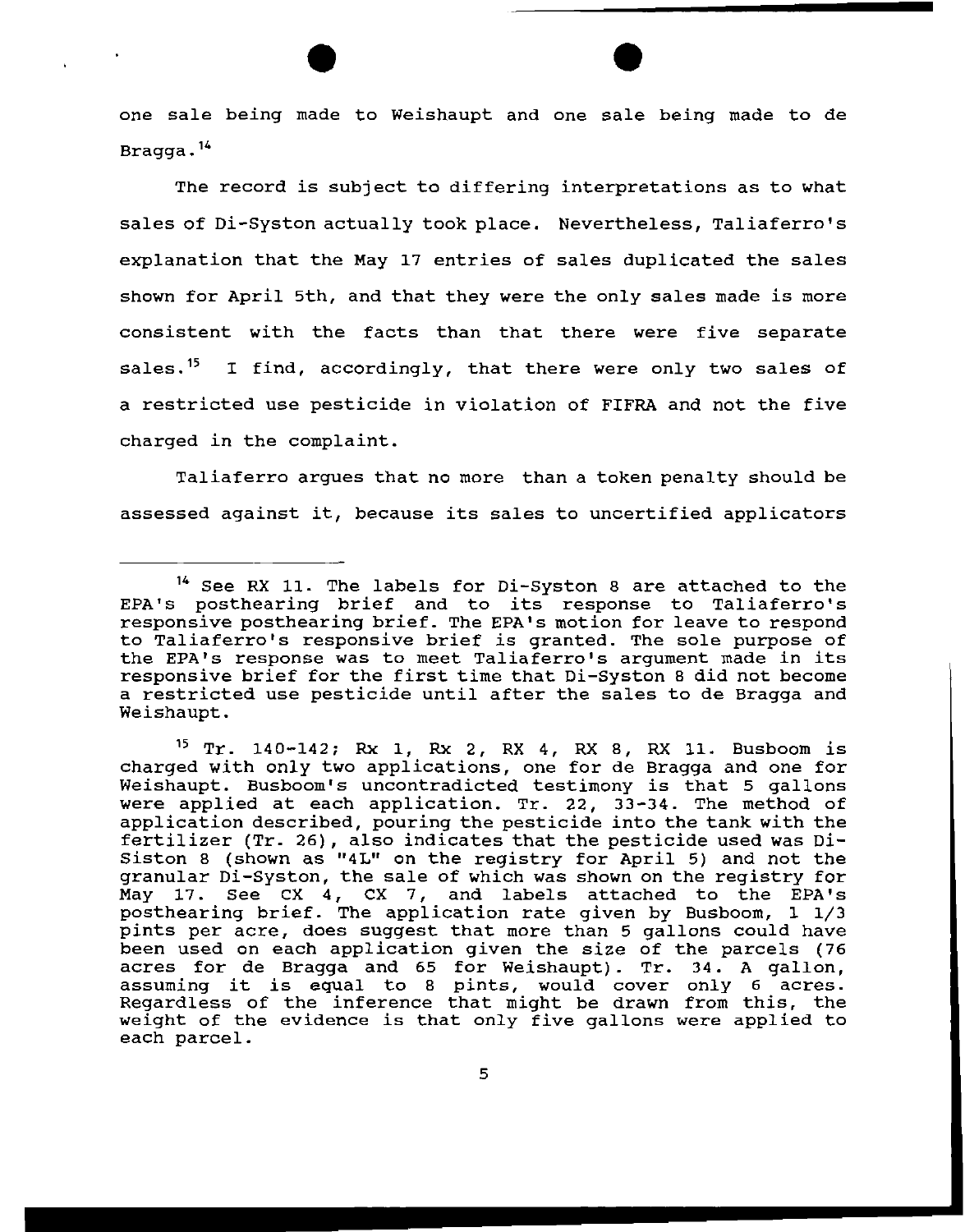who represented that the product would be applied by a certified applicator did not violate state law and it should not be held responsible if the purchasers misuse the product. The State law apparently permits the sale of a restricted use pesticide to a farmer if the purchaser represents that the pesticide will be applied by a certified applicator.<sup>16</sup> It is federal law that is controlling in this situation, however, and not state law. The only exception allowed under federal law for sales of restricted use pesticides to uncertified applicators is where the Administrator has issued requlations governing such sales.<sup>17</sup> The only regulations issued by the Administrator have been with respect to sales made in states where the EPA conducts the pesticide applicator and certification program, which is not the case with Nevada. <sup>18</sup>

Taliaferro, nevertheless, does raise the question of whether there are grounds for assessing only a nominal penalty because of what it claims to be confusion between the state requirements,

<sup>17</sup> FIFRA, Section 12(a)(2)(F), 7 U.S.C. 136j(a)(2)(F).

 $16$  Tr. 51, 61.

<sup>&</sup>lt;sup>18</sup> See Custom Chemical & Agricultural Consulting, Inc., FIFRA Appeal No.  $86-3$  (1989) at 5-6. Relying on testimony by the state inspector (Tr.  $64-65$ ), Taliaferro arques that it was the  $(Tr. 64-65)$ , Taliaferro argues that it was the application by Busboom that violated federal law and not the sale by Taliaferro to uncertified applicators. This is not a correct interpretation of either the statute or the federal regulations. Custom Chemical & Agricultural Consulting, supra; Helena Chemical Co., FIFRA Appeal No. 87-3 (1989) at 5-6.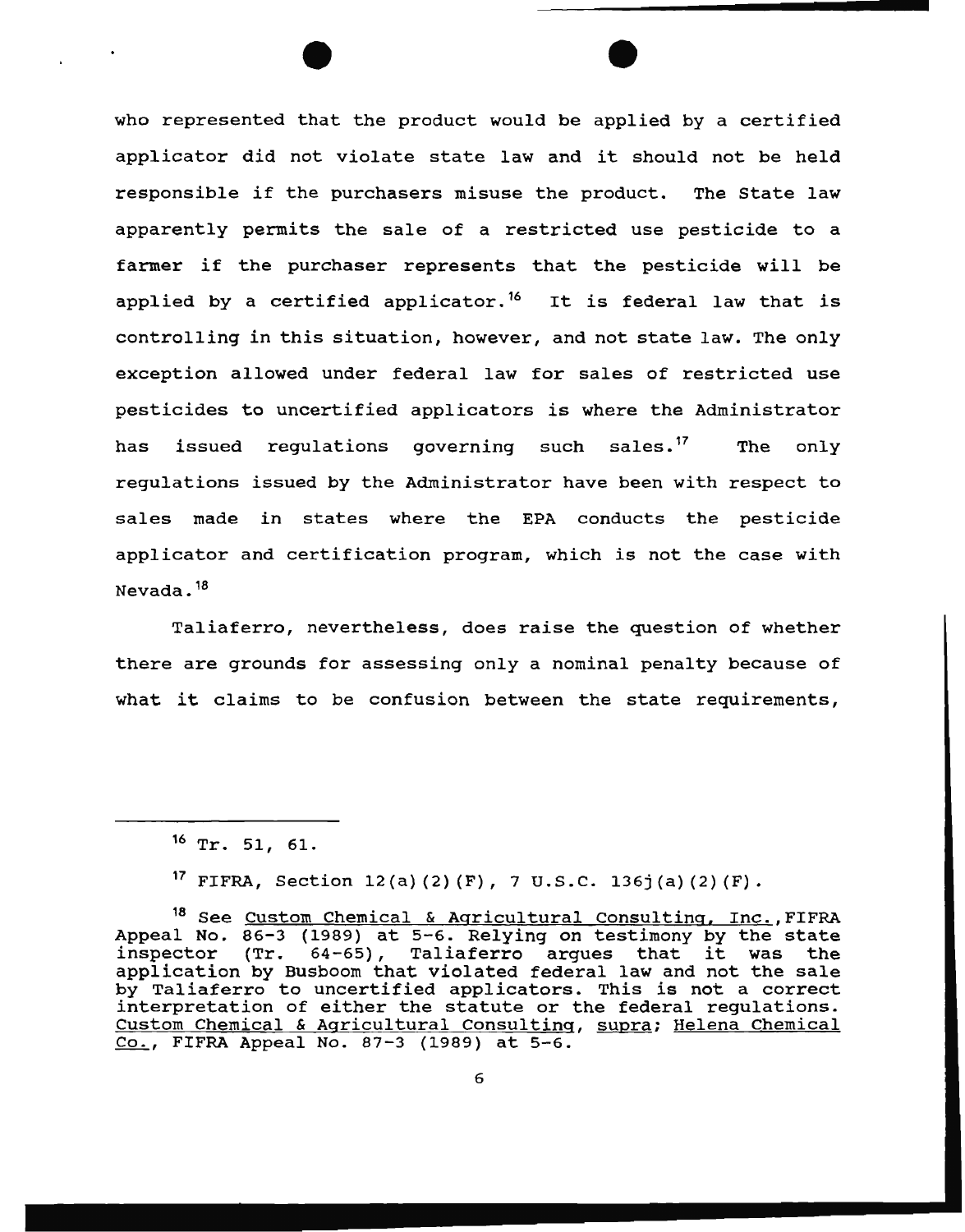which Taliaferro argues it did not violate, and the federal requirements. 19

The record shows that Taliaferro paid scant attention to keeping accurate and complete records with respect to its Di-Syston sales. The Oi-Syston was incorrectly described as "4L" on the registry and Gary Busboom was incorrectly shown as a certified applicator, apparently upon the representations by de Bragga and Weishaupt.<sup>20</sup> Taliaferro found out that Busboom was not certified when the pesticide was delivered. The pesticide was still made available for application by Busboom, because Mr. Daniel Taliaferro erroneously assumed that Busboom did not have to be a certified applicator.<sup>21</sup> This assumption was based on a very superficial research of what the law required.<sup>22</sup>

7

<sup>19</sup> Although FIFRA may well be a strict liability statute, it does expressly recognize that in assessing the penalty there may be taken into account the gravity of the violation. FIFRA, Section 14(a) (4), 7 U.S.C. 136 $\underline{1}$ (a) (4). See also the 1974 penalty policy, the relevant penalty policy for this case (EPA's posthearing br. at 10), 39 Fed. Reg. 27712 (July 31, 1974).

 $^{20}$  CX 6; Tr. 137.

 $21$  Tr. 161-162; CX 2. Daniel Taliaferro's testimony differs somewhat from his sworn statement that he "assumed" that Busboom was certified. See ex 2. In his testimony he stated that he understood the law to be that the applicator did not have to be certified, if the pesticide was being used on the applicator's own property. Tr. 133, 139.

<sup>&</sup>lt;sup>22</sup> Mr. Taliaferro had not sought any guidance from the State Department of Agriculture, which furnished the registry forms, with respect to the use of restricted pesticides but relied upon what people told him and on his salesman's knowledge of the requirements. Tr. 133-134.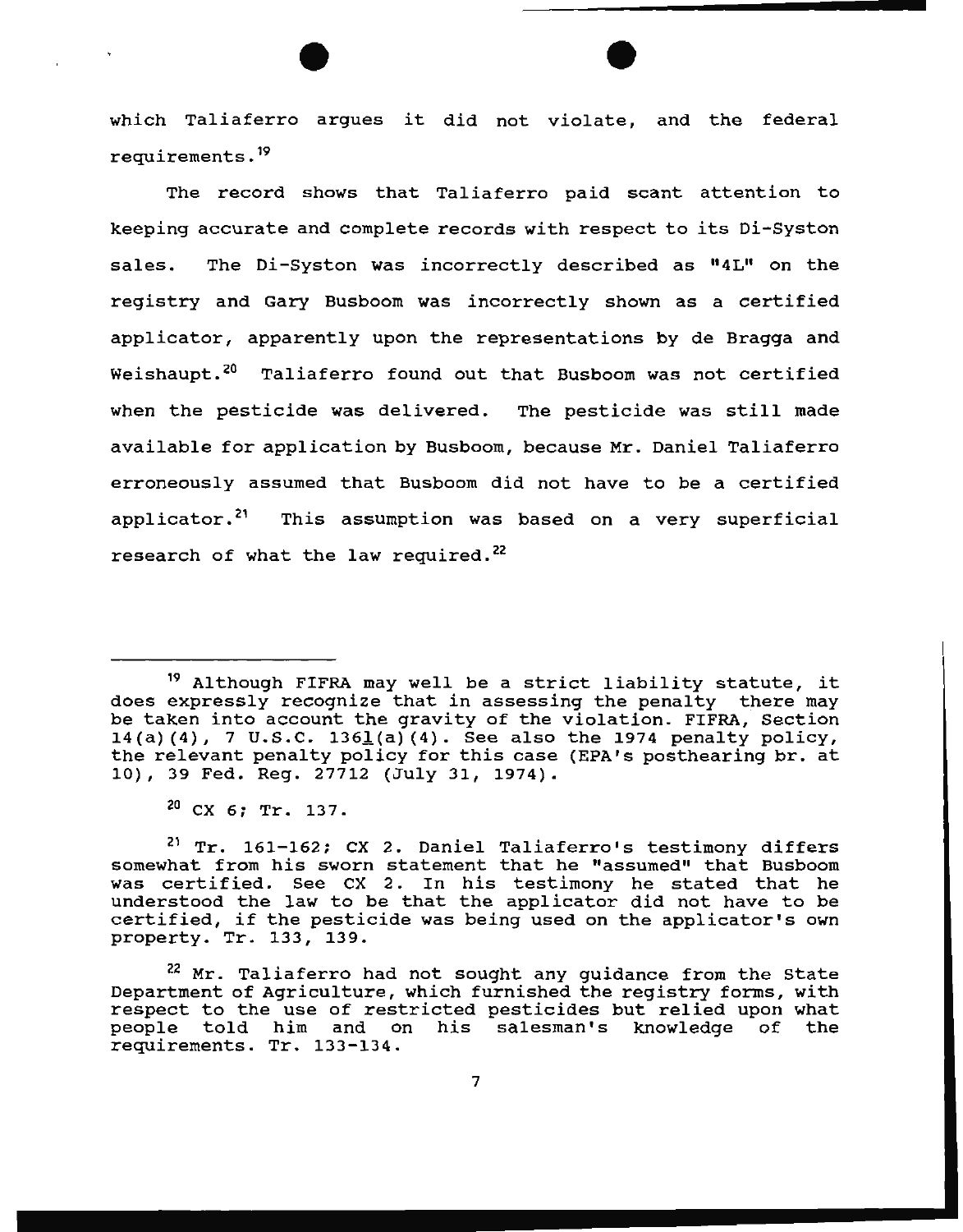Taliaferro argues that the record contains no evidence that Di-syston 8 was a restricted use pesticide at the time. To the contrary, Taliaferro never questioned the fact that it was a restricted use pesticide.<sup>23</sup>

The record simply does not support Taliaferro's argument that it was justified in relying on its understanding of the state law because of the asserted confusion between state and federal requirements. What the record does show is the lack of any diligent and responsible effort by Taliaferro to find out what its duties were under even the state law. If Taliaferro had made such an effort it might well have learned that there were both state and federal requirements with respect to selling restricted use pesticides and that reliance could not be placed on state regulations alone. $24$ 

It is not necessary here to determine whether there was any violation by Taliaferro of the federal law prior to the delivery of the pesticide to the purchasers. It is plain that there was a violation when the pesticide was delivered by Taliaferro to purchasers who were not certified applicators for application by an

<sup>&</sup>lt;sup>23</sup> RX 11. The EPA in its response to Taliaferro's reply brief has submitted a label showing that Dy-Syston 8 has been a restricted use pesticide since as early as November 1981. Testimony that Di-Syston 8 had not been a restricted use pesticide in 1987 (Tr. 25) or first became restricted in 1987 (Tr. 45), would appear, then, to be incorrect.

<sup>&</sup>lt;sup>24</sup> Although the state investigator apparently did not know precisely what federal violation had been committed by Taliaferro (see Tr. 56-57, 64-65), there is no question but that he understood that there was a possible violation of federal law by Taliaferro. See Tr. 56-57.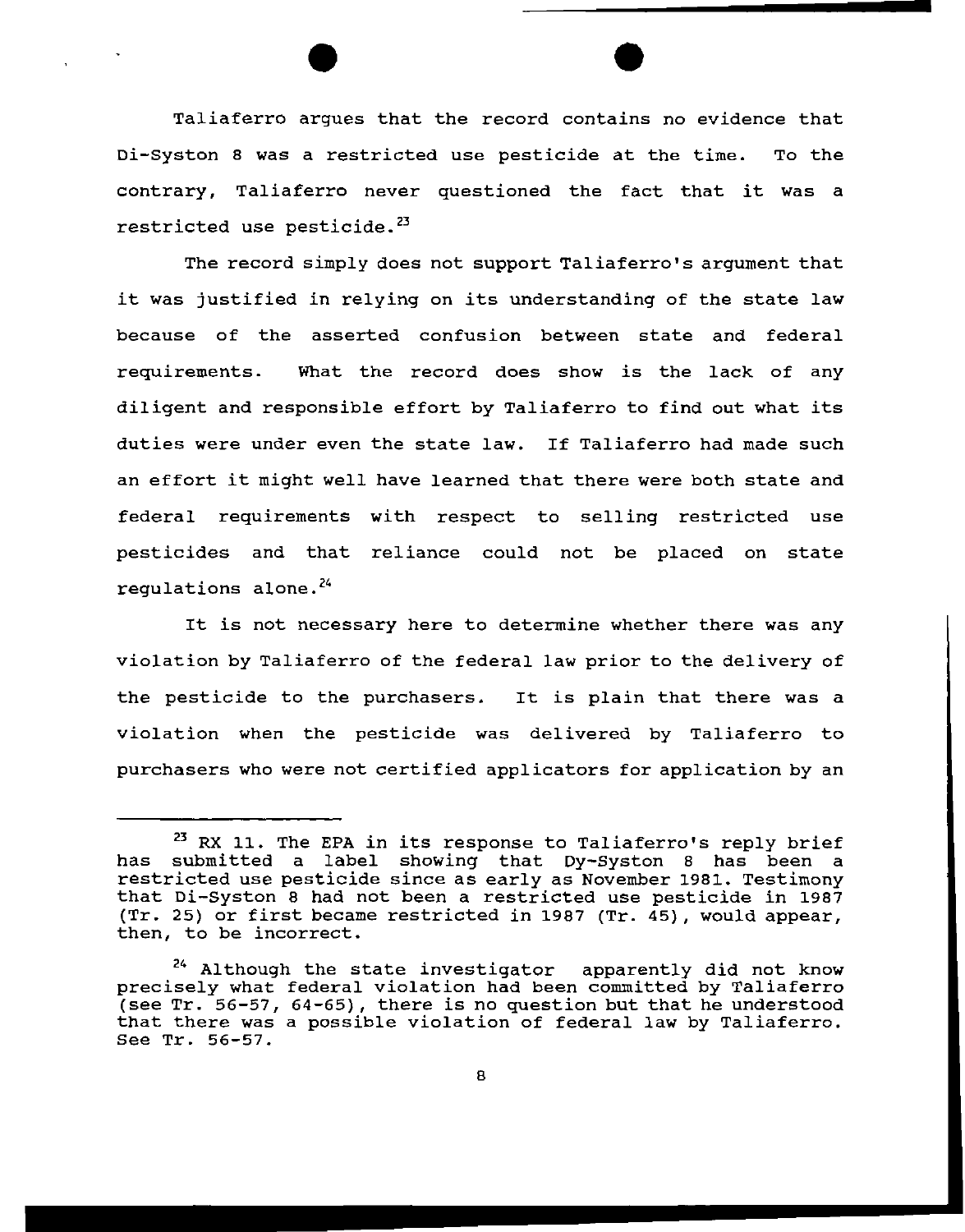uncertified applicator. There were two instances where this occurred. Based on financial data submitted by Taliaferro, which the EPA does not question, the appropriate penalty for each violation is  $$1,250.^25$ . The total penalty to be assessed against Taliaferro, accordingly, is \$2,500.

The EPA apparently seeks an order not only against the corporate respondent but also against four individuals alleged to be the owners of the corporate respondent. At the time the violations were committed, Taliaferro was a sole proprietorship operated by Dalton R. Taliaferro. Daniel R. Taliaferro appears to have been the manager of the operation.<sup>26</sup> After the business was incorporated, Dalton and Daniel Taliaferro were the only shareholders.<sup>27</sup>

The amended complaint charged the corporate respondent and four individuals, Daniel (Danny) R. Taliaferro, Dalton (Red) Taliaferro, Jill Taliaferro and Joyce Taliaferro. Judge Vanderheyden in his order of March 5, 1991, while finding that these individuals should be made parties along with the corporation, did not decide against whom an order should be issued.

The actual violations were committed by Daniel Taliaferro, so the order is properly entered against him. The order is also properly entered against Dalton Taliaferro as the owner of the

<sup>25</sup> Tr. 116; RX 17. See EPA's posthearing brief at 16.

 $26$  Tr. 121-122.

 $27$  Tr. 160.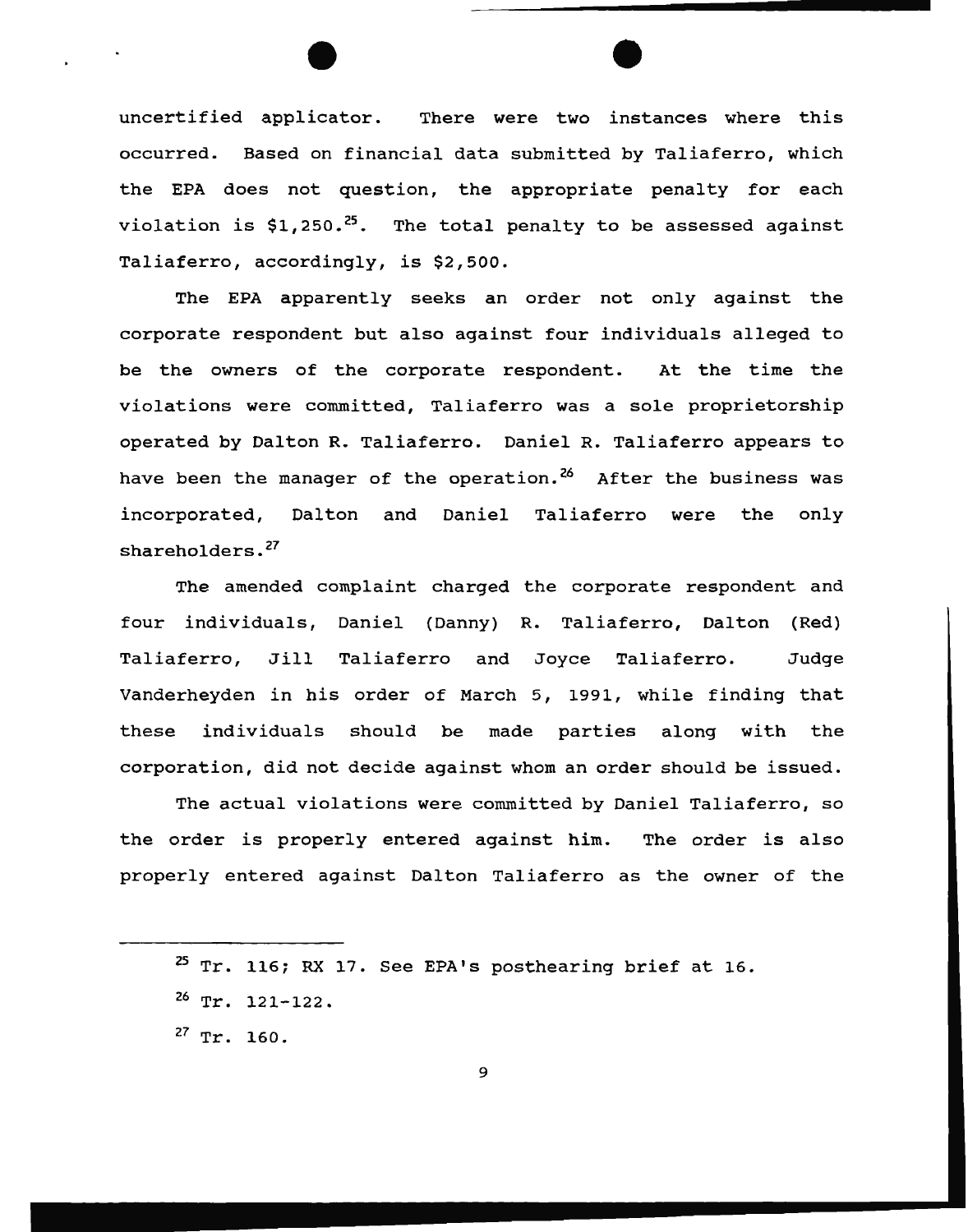$\bullet$ business at the time the violations were committed.<sup>28</sup> It is also appropriate to enter the order against the corporation, as it was simply a continuation of the business with the ownership now consisting of both Dalton and Daniel Taliaferro, and the management still remaining in the hands of Daniel.<sup>29</sup> There is, however, no evidence that Jill Taliaferro and Joyce Taliaferro had any involvement in the violations and the complaint will be dismissed as to them.

Accordingly, for the reasons stated, a penalty of \$2,500 is assessed against Taliaferro's Feed and Seed, Inc., Daniel R. Taliaferro and Dalton R. Taliaferro, for which they are jointly and severally liable.

Gary Busboom, the applicator, does not dispute that he was not certified at the time he applied the Di-Syston 8. He claims to have acted in good faith but the record shows that he simply did not know that his applications were illegal. That he became certified soon after the incidents *is* no grounds for mitigation, since he was

<sup>&</sup>lt;sup>28</sup> See FIFRA, Section 14(b)(4), 7 U.S.C. 1361(b)(4). Although this specific provision is placed under the "criminal penalties" section, the wording is broad enough to encompass civil as well as criminal penalties.

 $^{29}$  Cf. Cyr B. Offen & Co., Inc., 501 F. 2d 1145, 1150-1154 (1st Cir. 1974) ( corporate successor to sole proprietorship held liable for torts of its predecessor where business was purchased by group of employees of proprietorship and there was no change in the operations). I recognize that in that case the liability of the successor was treated as a question of state law. The principle applied there, however, that where the successor corporation is merely a continuation unchanged *in* any material respect of the predecessor's business, the successor cannot escape liability for the acts of the predecessor, seems equally applicable to liability for violations of FIFRA.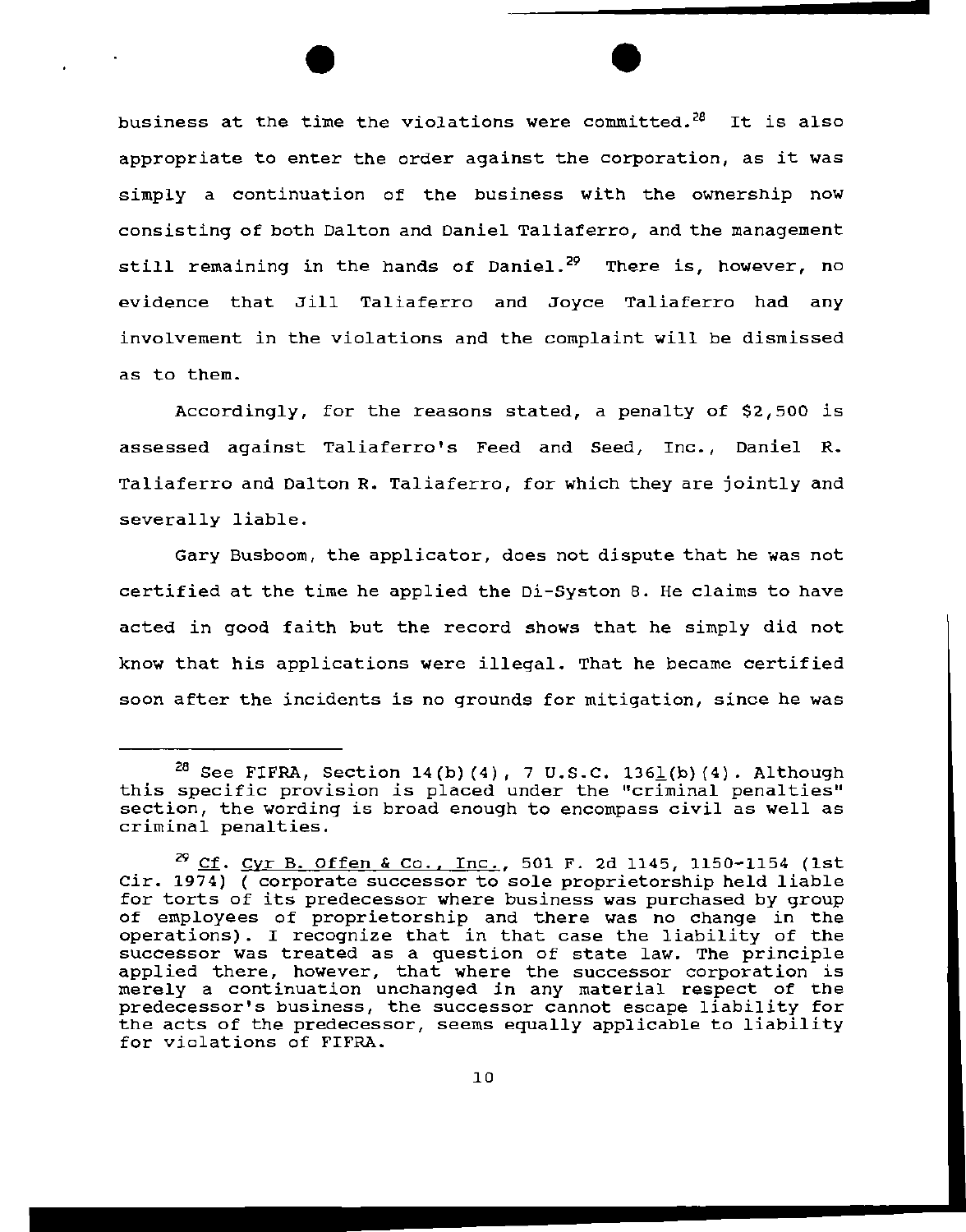$\bullet$ merely doing what the law required if he wished to continue applying restricted use pesticides. The penalty of \$500 for each violation, or a total penalty of \$1,000, is in accord with FIFRA, Section  $14(a)(2)$ , 7 U.S.C. 1361 $(a)(2)$ . Mr. Busboom has offered no evidence to indicate that he is incapable of paying the penalty.<sup>30</sup>

## ORDER31

Pursuant to FIFRA, Section  $14(a)$ , 7 U.S.C. 1361(a), the following order is entered:

1. A civil penalty of \$2,500 is assessed jointly and severally against Taliaferro's Feed and Seed, Inc., Daniel R. Taliaferro and Dalton R. Taliaferro.

2. A civil penalty of \$1,000 is assessed against Gary Busboom.

Each party shall pay the full amount of its respective penalty within thirty (30) days of the effective date of the final order. Payment shall be made by forwarding a cashier's check or certified

<sup>&</sup>lt;sup>30</sup> Since Mr. Busboom is appearing pro se, he is advised that upon a proper showing the record can be reopened to reconsider the question of whether he is financially able to pay a penalty of \$1,000. A motion to reopen must be made within twenty (20) days after service of this decision upon him See 40 C.F.R. 22.28.

<sup>31</sup> Unless an appeal is taken pursuant to the Rules of Practice, 40 C.F.R. 22.30, or the Administrator elects to review this decision on his own motion, the Initial Decision shall become the final order of the Administrator. See 40 C.F.R. 22.27(c).